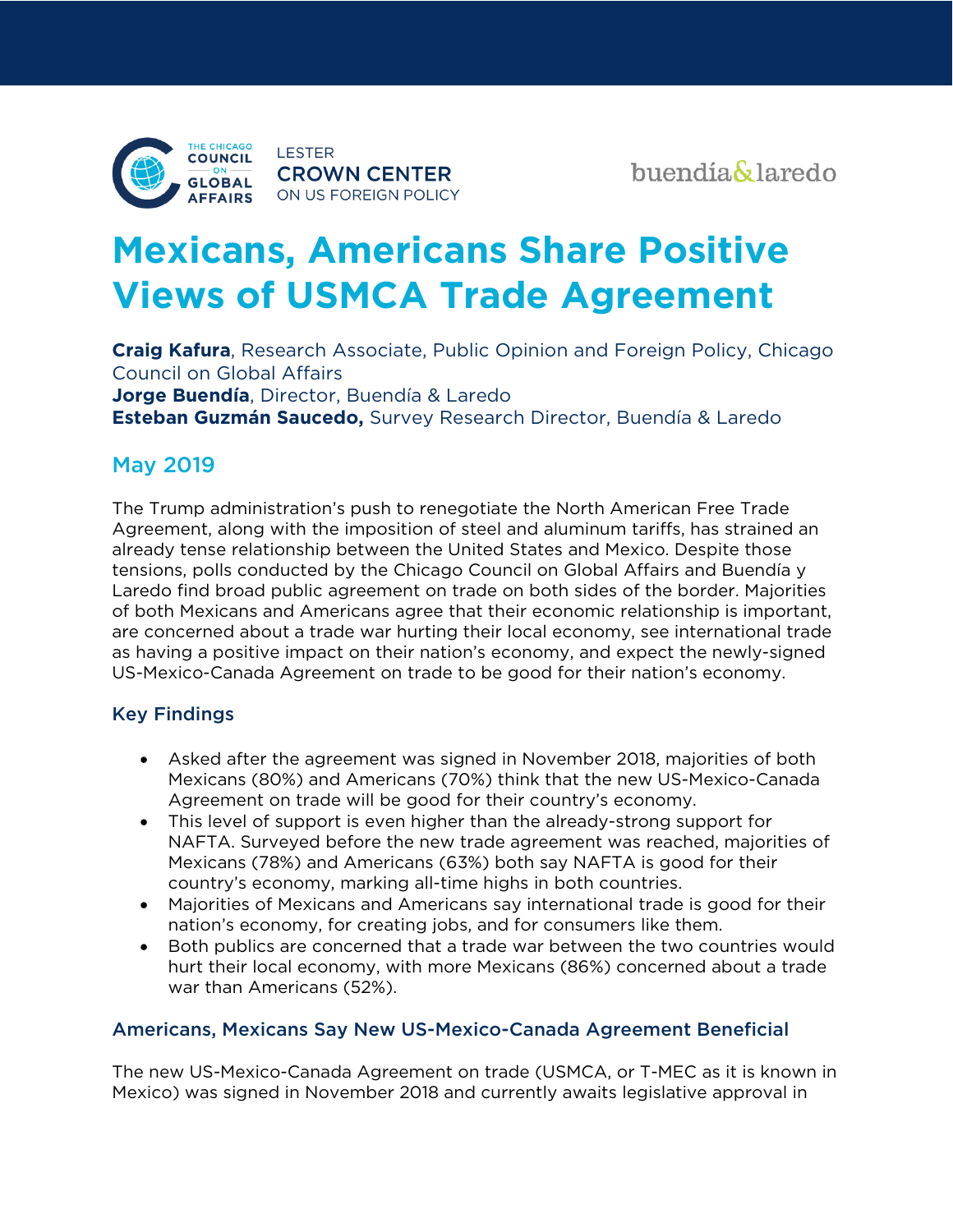each country. When asked about the new agreement in a January 2019 Council survey, Americans responded positively, with seven in ten (70%) saying it will be good for the US economy (while 24% think it will be bad).<sup>1</sup>

Mexicans are similarly upbeat: according to a November 2018 Buendía & Laredo poll, eight in ten Mexicans (80%) think the new trade deal will be a good thing for the Mexican economy, with relatively few (12%) expecting it to be bad for the economy. The Mexican public also expects the deal will benefit people like them (63%), with few expecting to be harmed by it  $(19\%)$ .<sup>[2](#page-1-1)</sup>



These strongly positive views of USMCA build on already-positive evaluations of the North American Free Trade Agreement (NAFTA). In surveys conducted during the re-negotiation of NAFTA last year, views of NAFTA as being good for the national economy hit new highs in both the United States and Mexico. Nearly eight in ten

<span id="page-1-0"></span><sup>1</sup> For more, see ["Under AMLO, Mexican Views of the US Rebound from All-Time Low."](https://www.thechicagocouncil.org/publication/under-amlo-mexican-views-us-rebound-all-time-low) Dina Smeltz, Craig Kafura. Jorge Buendía, and Esteban Guzmán Saucedo, Chicago Council on Global Affairs. March 6, 2019.

<span id="page-1-1"></span> $2$  An additional seven percent volunteered that the deal would neither benefit nor harm people like them.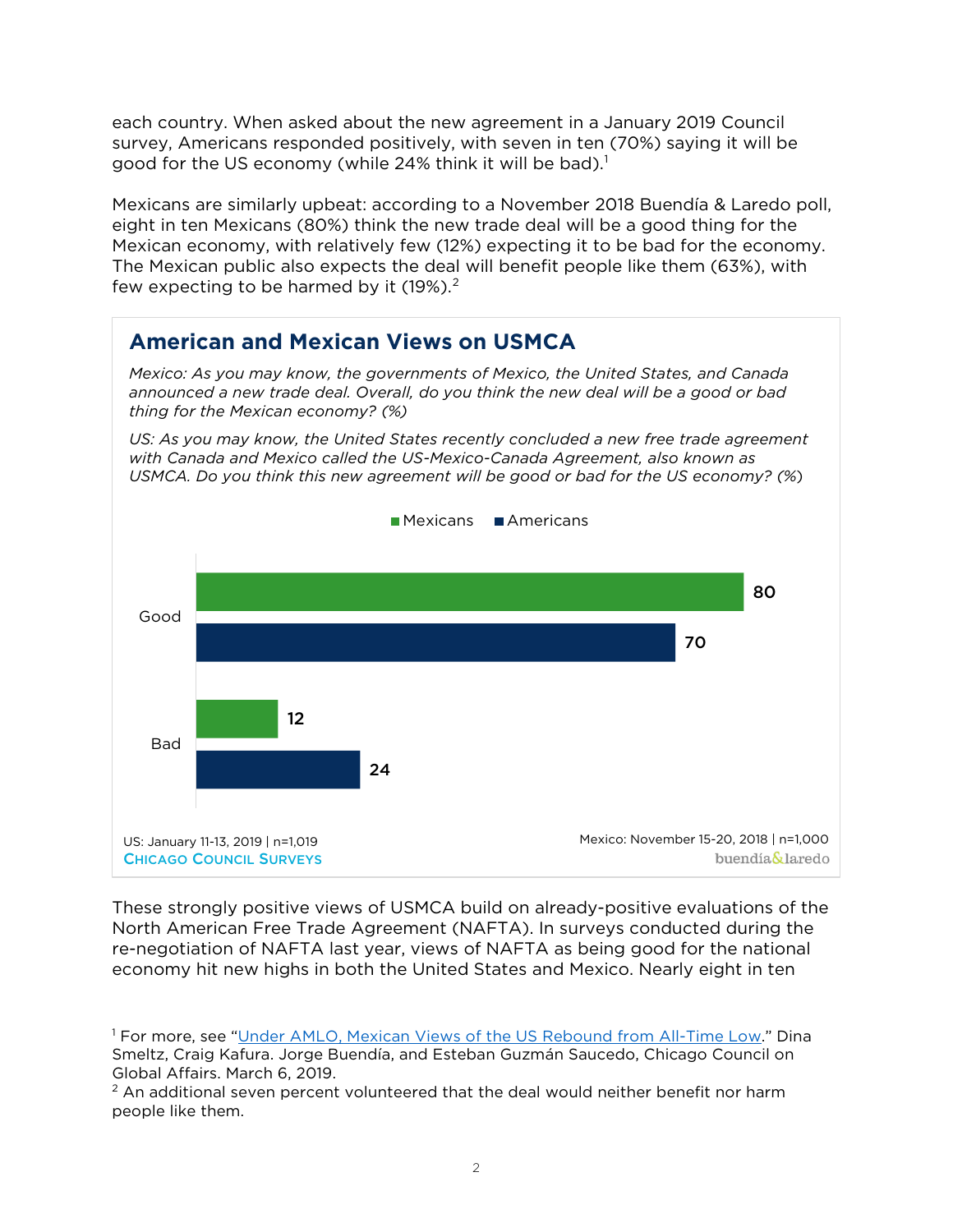Mexicans (78%) and two-thirds of Americans (63%) said NAFTA is a good thing for their nation's economy, both double-digit increases compared to views in 2017.

# **NAFTA & the Economy** *Overall, do you think the North American Free Trade Agreement, also known as NAFTA, is a good or bad thing for the [US/Mexican] economy? (% good)* **-**Mexicans (on the Mexican economy) **-**Americans (on the US economy) 78 64 62 63 44 52 53 42 42 2008 2006 2018 2004 2011 2013 2011 Mexico: August 17-23, 2018 | n=1,000US: July 12-31, 2018 | n=2,046 CHICAGO COUNCIL SURVEYS buendía&laredo

# To Varying Degrees, Both Americans and Mexicans See US-Mexico Relationship as Important

President Trump's March 2019 threat to close the US-Mexico border and halt all cross-border trade raised alarm in both countries, and particularly in Mexico: while majorities of Mexicans and Americans alike say that the US-Mexico economic relationship is important, Mexicans place a higher importance on the US for their economic interests than Americans do for Mexico. A majority of Mexicans (61%) say the US-Mexico economic relationship is very important to the Mexican economy, and an additional 23 percent say it is somewhat important. That places the United States above all other countries asked about, such as Canada (58% very important) or China (50% very important).

Though a majority of Americans see the US-Mexico relationship as important to the US economy, only a plurality (45%) say it is very important. This means that for Americans, Mexico comes in behind other nations such as China and Canada (57% each). This difference in emphasis reflects the relative balance of trade between the two nations. While Mexico is an important source of imports for the United States and a valuable export destination for American companies, it is one among many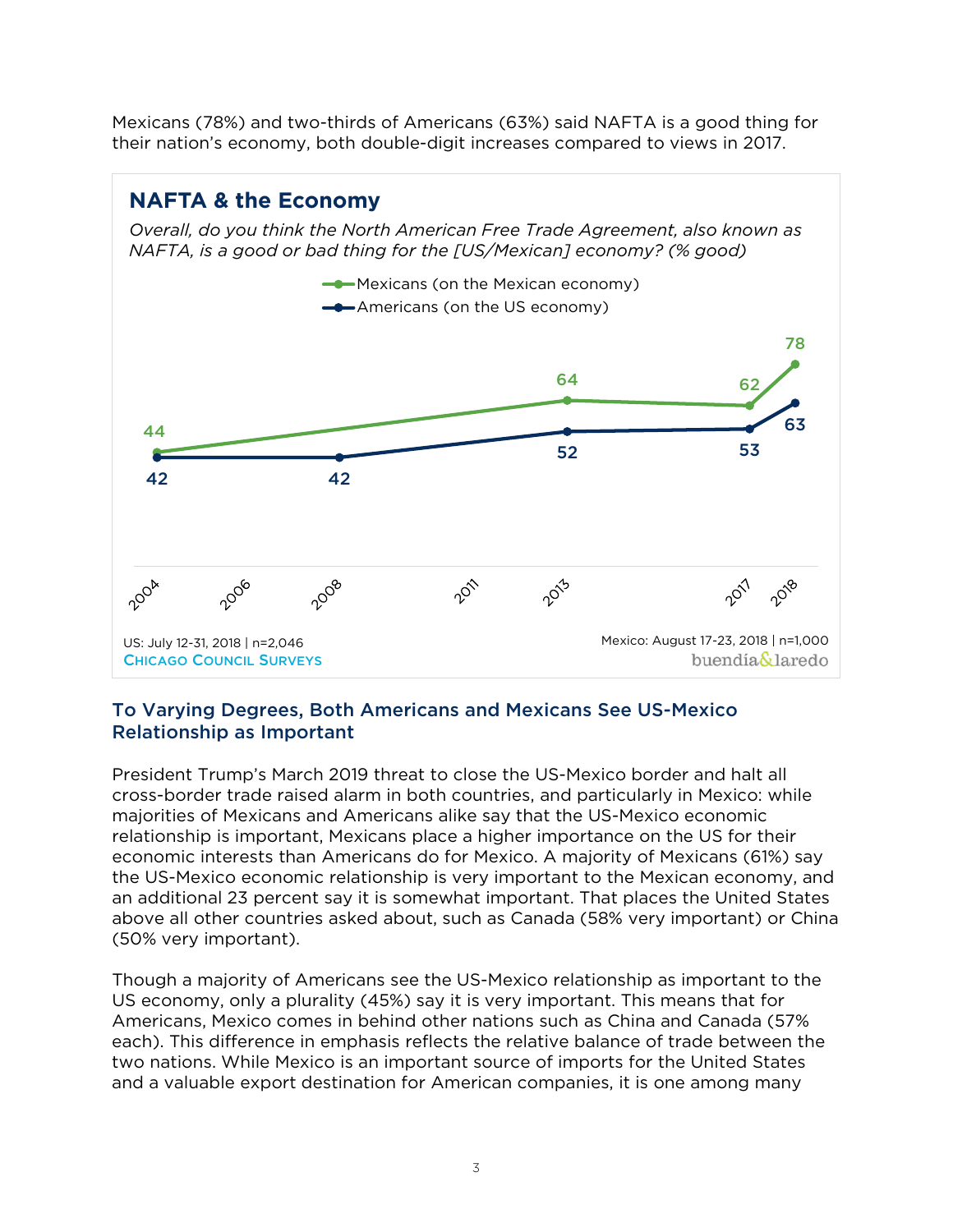markets for American goods and services.<sup>[3](#page-3-0)</sup> For Mexico, however, the United States vastly outstrips other trading partners: the United States is responsible for over half of imports to Mexico and is the destination for nearly three-quarters of Mexican exports.[4](#page-3-1)



# Binational Agreement on Benefits of Trade and Goals for Trade Policy

Americans and Mexicans also express similar views on the benefits of international trade more generally. Majorities in both countries say international trade is good for consumers like them (82% of Mexicans, 85% of Americans) and good for their nation's economy (88% of Mexicans, 82% of Americans). While there is a gap between American and Mexican perceptions of international trade's impact on job creation, majorities of both publics see it as mostly good (86% of Mexicans, 67% of Americans).

<span id="page-3-0"></span><sup>3</sup> For the most recent US trade estimates, see: https://www.census.gov/foreigntrade/statistics/highlights/top/top1902yr.html

<span id="page-3-1"></span><sup>4</sup> [Import](http://www.banxico.org.mx/SieInternet/consultarDirectorioInternetAction.do?sector=1&accion=consultarCuadroAnalitico&idCuadro=CA6&locale=es) and [Export](http://www.banxico.org.mx/SieInternet/consultarDirectorioInternetAction.do?sector=1&accion=consultarCuadroAnalitico&idCuadro=CA7&locale=es) data via Banco de México, Sistema de Información Económica.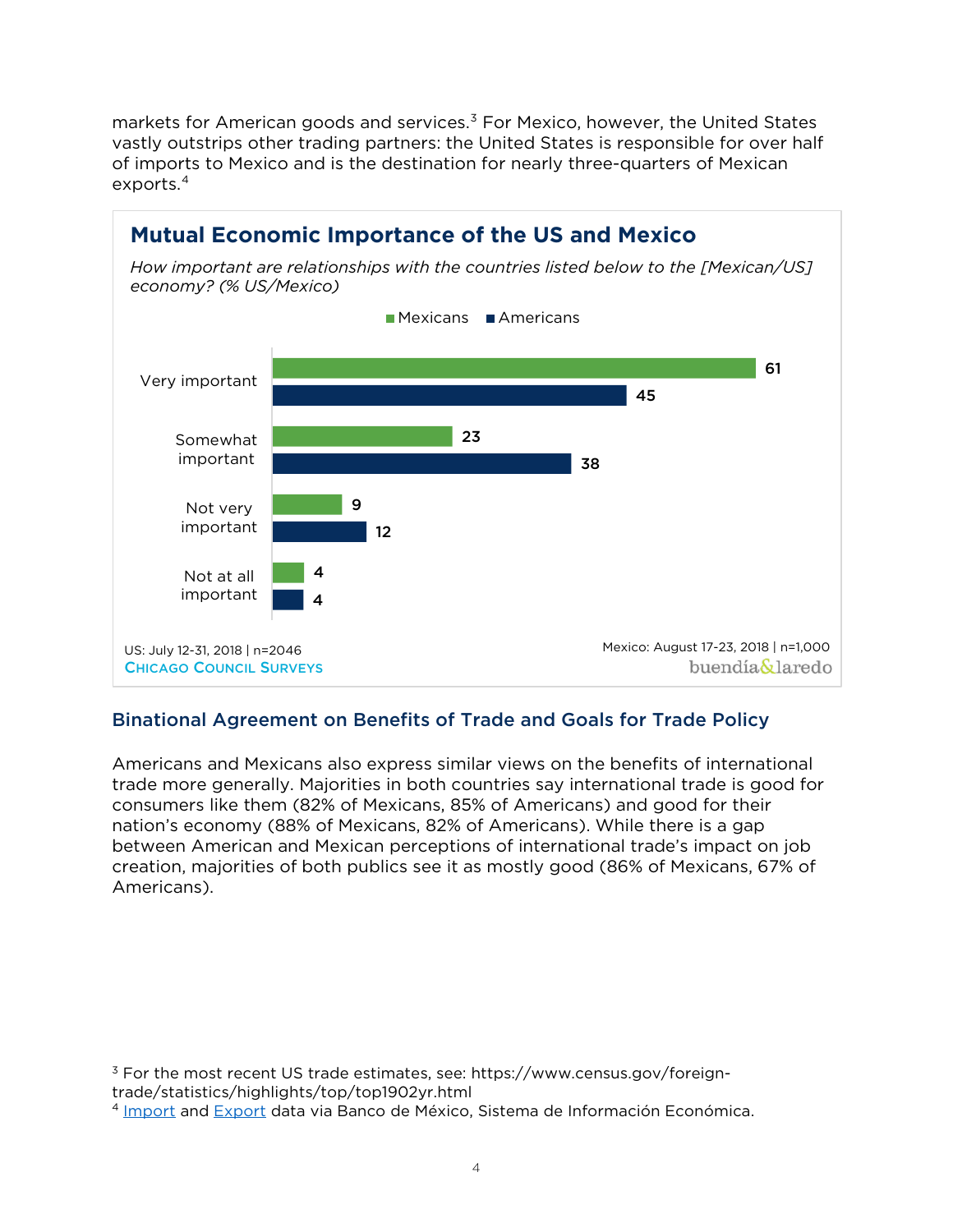

# Mexicans Very Concerned About US-Mexico Trade War

Given Mexican views of the United States as a very important trade partner, and their positive views of international trade's impact on Mexico, it follows that disruptions to that trade would be a cause of grave concern. A majority of Mexicans (59%) are very concerned that a trade war with the United States would hurt the local economy in their area, and an additional 27 percent are somewhat concerned. Americans, perhaps as a result of their relatively lower importance placed on Mexico as a trading partner, are less concerned about the effects of a trade war. A narrow majority are concerned (19% very concerned, 33% somewhat concerned), though nearly half say they are not very (32%) or not at all concerned (13%).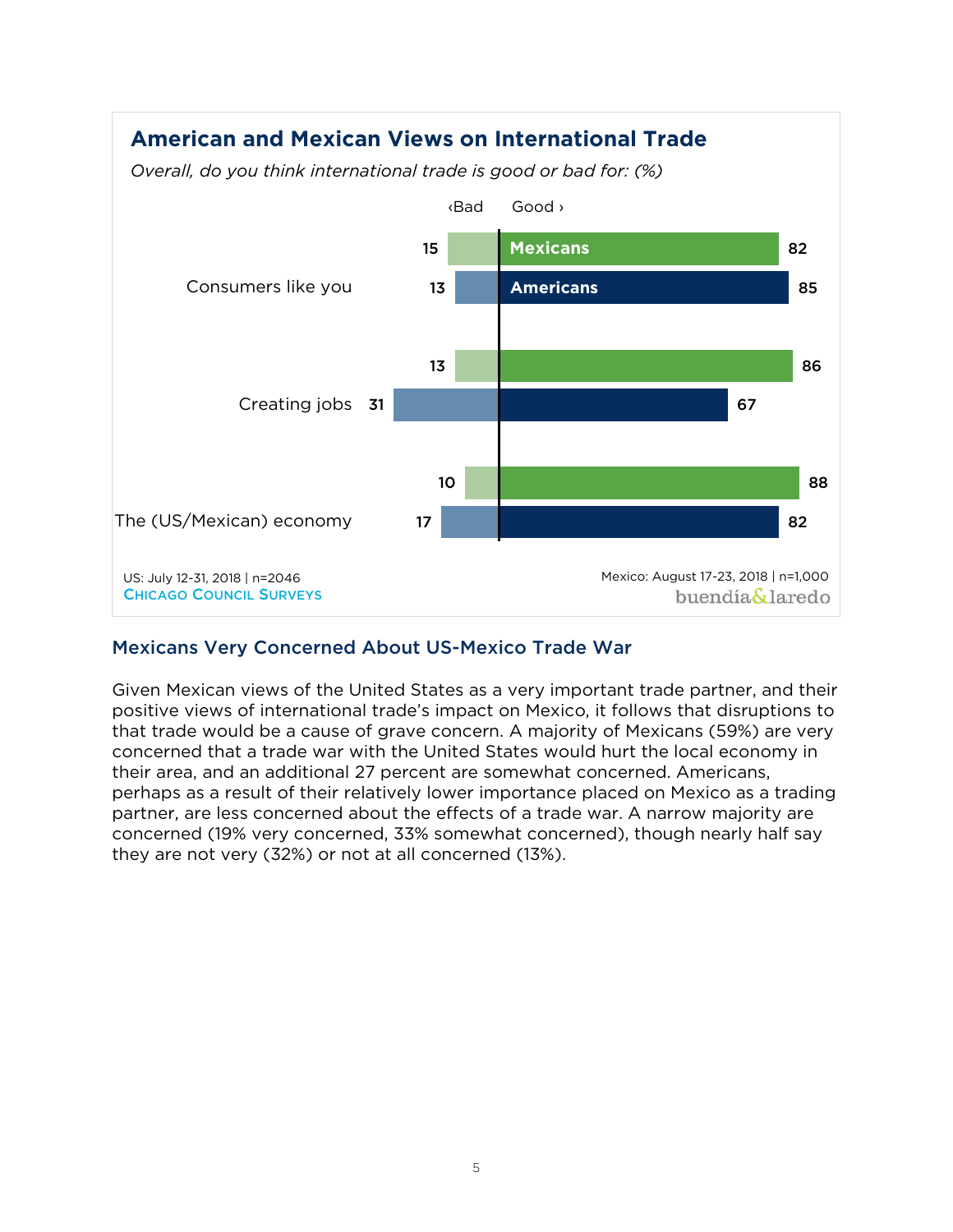#### **US-Mexico Trade War** *If the United States gets into a trade war with Mexico, how concerned are you that this would hurt the local economy in your area? (%)*  $M$ Mexicans  $M$ Americans 59 Very concerned 19  $\overline{27}$ Somewhat concerned 33 9 Not very concerned 32 4 Not at all concerned | 13 Mexico: August 17-23, 2018 | n=1,000 US: July 12-31, 2018 | n=1,023 buendía&laredo CHICAGO COUNCIL SURVEYS

# Shared Priorities for Trade Policy

Americans and Mexicans also hold very similar views of the goals of their nations' trade policy: eight in ten in both countries say their nations' trade policy should aim to increase exports to create jobs in their country. Less than one in five Americans and Mexicans (17% of each) say the goal of trade policy should be to restrict foreign imports in order to project jobs.

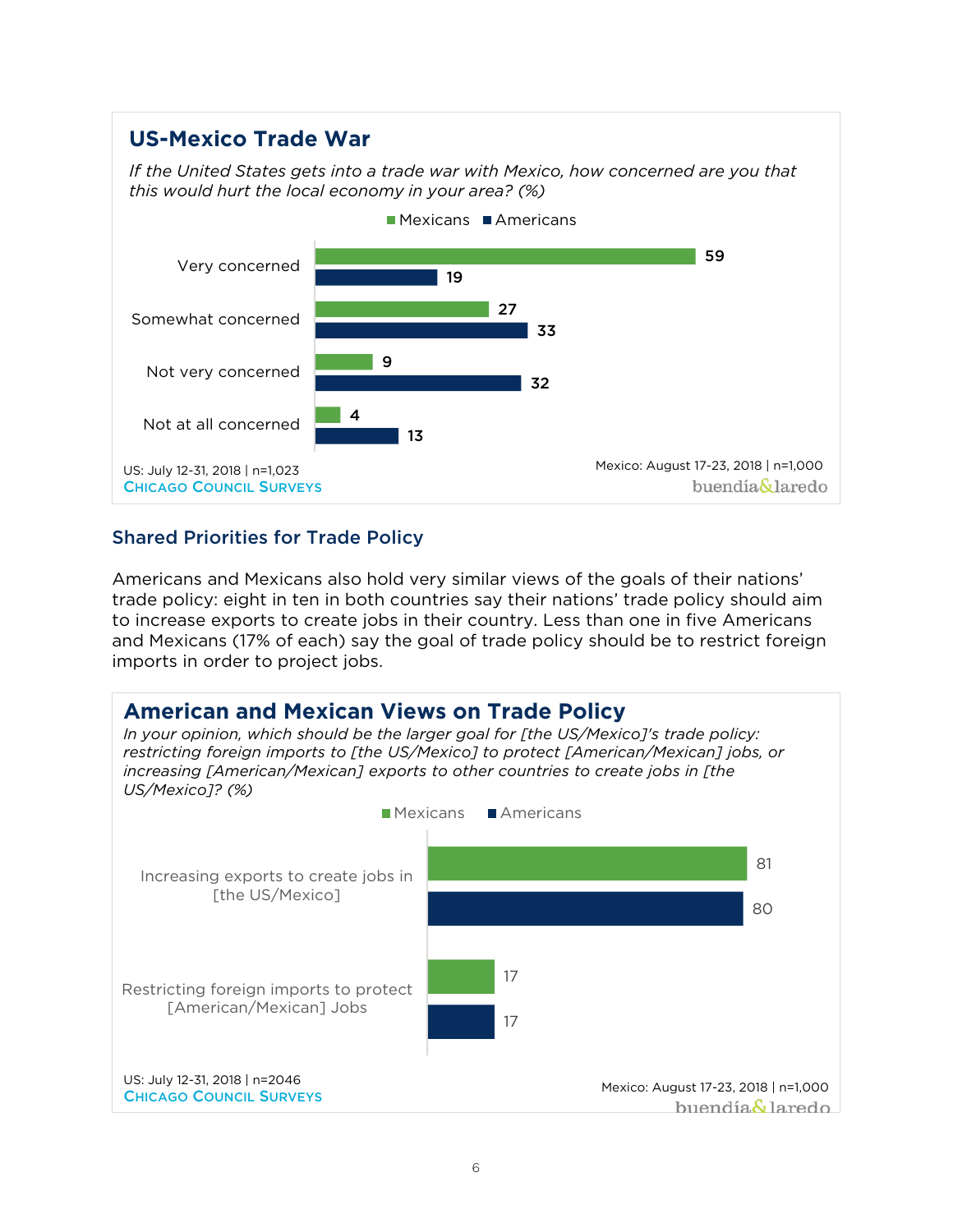## **Conclusion**

Though both American and Mexican publics share positive views of trade's impact on their countries and expect USMCA to have a positive impact on their country's economy, the new agreement governing trade between the two has yet to go into effect. Each country must first ratify the agreement through their respective legislatures and clear the remaining obstacles in both countries.

In Mexico, President Andrés Manuel López Obrador just signed a labor reform measure passed by Congress granting workers the legal right to collective bargaining via independent labor unions. This legislation marks a first step towards ratifying USMCA in the United States, as the Democratic-controlled House has pledged they will oppose ratification absent promised Mexican labor reforms and their implementation. [5](#page-6-0)

Tariffs present another barrier to USMCA's passage. Mexican officials as well as Republicans in Congress have been clear that they will not move forward with ratification unless the Trump administration lifts the steel and aluminum tariffs imposed in 2018.<sup>[6](#page-6-1),[7](#page-6-2)</sup>

Whether the Trump administration will be able to satisfy all parties involved to get to a successful ratification remains to be seen. With the 2020 presidential election campaign moving into full gear, Democrats are unlikely to want to give the president an issue he can point to as a success on the campaign trail. It is also unclear how long President Andrés Manuel López Obrador of Mexico will be able to avoid engaging directly with US provocations over trade and other border issues.<sup>[8](#page-6-3)</sup>

<span id="page-6-0"></span><sup>5</sup> ["White House on collision course with Democrats over labor issues in new NAFTA.](https://www.politico.com/story/2019/03/13/trump-nafta-democrats-1268480)" *POLITICO*. March 13, 2019.

<span id="page-6-1"></span><sup>6</sup> ["Mexico says it won't ratify USMCA with Trump's steel, aluminum tariffs still in place.](https://www.theglobeandmail.com/politics/article-mexico-says-it-wont-ratify-usmca-with-trumps-steel-aluminum-tariffs/)" *The Globe and Mail*. March 3, 2019.

<span id="page-6-2"></span><sup>7</sup> ["'Quit thinking like a New Yorker': GOP smacks Trump on trade.](https://www.politico.com/story/2019/05/02/trump-trade-usmca-1299984)" *POLITICO.* May

<span id="page-6-3"></span><sup>8</sup> ["Mexico's AMLO Says He'll 'Act Prudent' To Border Closing.](https://www.telesurenglish.net/news/Mexicos-AMLO-Says-Hell-Act-Prudent-To-Border-Closing-20190402-0006.html)" *TelesurEnglish*. April 2, 2019.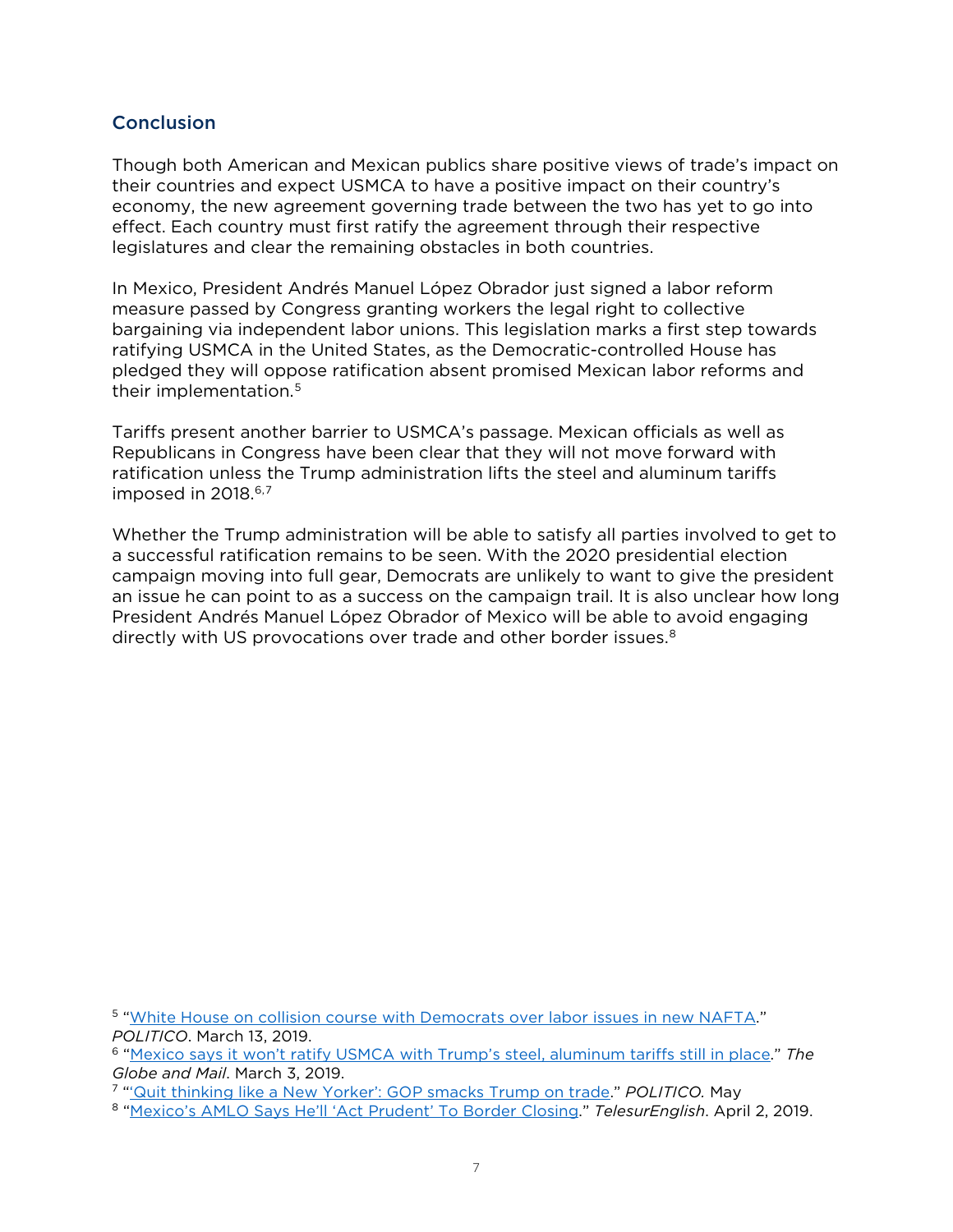# US Methodology

This report's analysis of support for USMCA are based on data from interviews conducted January 11-13, 2019 by Ipsos Public Affairs using their large-scale, nationwide online probability panel, the KnowledgePanel OmniWeb. A total of 1,019 interviews were completed among a weighted national sample of adults 18 years of age or older, living in all 50 states and the District of Columbia. The margin of error on weighted data is ±3 percentage points for the full sample.

Additional results come from the 2018 Chicago Council Survey of the American public on foreign policy, a project of the Lester Crown Center on US Foreign Policy. The 2018 Chicago Council Survey was conducted by GfK Custom Research using their large-scale, nationwide online research panel July 12-31, 2018 among a weighted national sample of 2,046 adults, 18 years of age or older, living in all 50 US states and the District of Columbia. The margin of sampling error for the full sample is ±2.37, including a design effect of 1.1954.

For both surveys, partisan identification is based on respondents' answer to a standard partisan self-identification question: "Generally speaking, do you think of yourself as a Republican, a Democrat, an Independent, or what?"

The 2018 Chicago Council Survey was made possible by the generous support of the Crown family, the John D. and Catherine T. MacArthur Foundation, the US-Japan Foundation, the Korea Foundation, and the Robert R. McCormick Foundation.

# Mexico Methodology

Results reported from Mexico are based on two different surveys conducted by Buendía & Laredo. The first nationwide face-to-face survey was conducted from August 17 to August 23, 2018. The second nationwide face-to-face survey was conducted from November 15 to November 20, 2018. Both surveys are based on a weighted national sample of 1,000 Mexican adults, 18 years of age or older, who reside in housing units within the national territory. Assuming a design effect (deff) of 1.3, the sampling margin of error of both surveys is ±3.53 percentage points. For more details, please contact us at [contacto@buendíaylaredo.com](mailto:contacto@buend%C3%ADaylaredo.com)